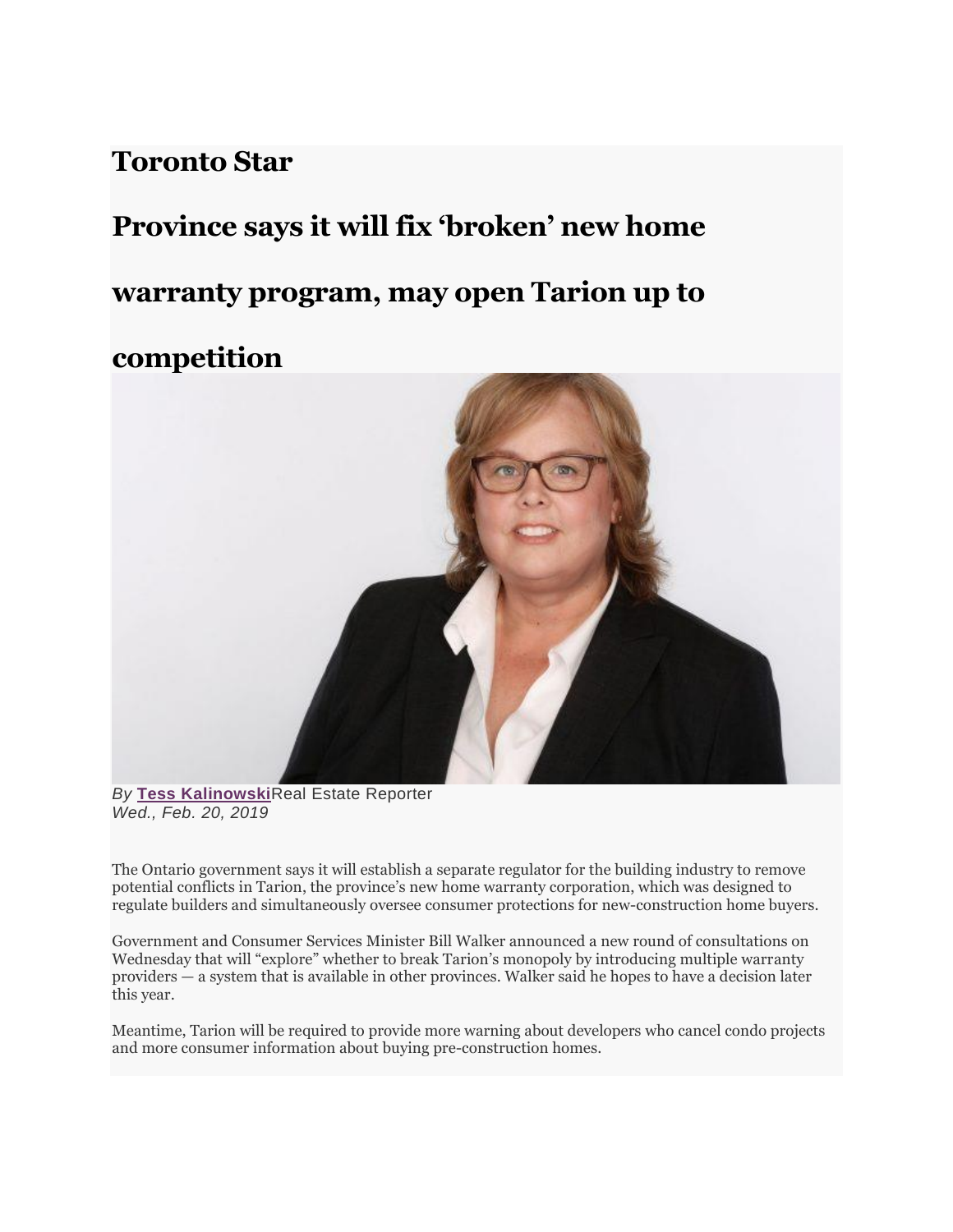The Progressive Conservative government also plans to introduce legislative amendments that will force Tarion to publicly disclose its executive and board compensation and redraw the board to include more skills-based directors, he said.

The changes, initiated under the former provincial Liberals, followed an independent judicial review and years of complaints by consumers, who alleged the home warranty program had failed to protect their interests.

On Wednesday, Walker called Tarion "broken."

"There are many families across the province who have faced difficulties over the years when seeking a solution from Tarion," he said.

He added, "The increase in pre-construction condo cancellations has not gone unnoticed."

Walker made the announcement in Port Hope, Ont., alongside Krista Shuman. Her husband Earl took his own life in 2016 after battling for 27 years for compensation for a home they bought north of Cobourg in 1989 from an unregistered builder.

"This is a day my husband had hoped to see. I am extremely proud to say he worked for decades to bring all of us here this morning," she told the press conference.

#### **You might be interested in**

**Erin Davis's daughter died tragical[ly in 2015. Now the former CHFI host is the one giving](https://www.thestar.com/news/gta/2019/02/22/erin-daviss-daughter-died-tragically-in-2015-now-the-former-chfi-host-is-the-one-giving-comfort-to-longtime-listeners.html?li_source=LI&li_medium=star_web_ymbii)  [comfort to longtime listeners](https://www.thestar.com/news/gta/2019/02/22/erin-daviss-daughter-died-tragically-in-2015-now-the-former-chfi-host-is-the-one-giving-comfort-to-longtime-listeners.html?li_source=LI&li_medium=star_web_ymbii)**



**[Here's how your fellow commuters ride the TTC without paying](https://www.thestar.com/news/gta/2019/02/22/heres-how-your-fellow-commuters-ride-the-ttc-without-paying.html?li_source=LI&li_medium=star_web_ymbii)**

[Landlord fined \\$75,000 for evicting tenants in bad faith](https://www.thestar.com/news/gta/2019/02/24/landlord-fined-75000-for-evicting-tenants-in-bad-faith-money-it-can-recoup-in-less-than-a-year-from-higher-rents.html?li_source=LI&li_medium=star_web_ymbii) — money it can recoup in less than a **[year from higher rents](https://www.thestar.com/news/gta/2019/02/24/landlord-fined-75000-for-evicting-tenants-in-bad-faith-money-it-can-recoup-in-less-than-a-year-from-higher-rents.html?li_source=LI&li_medium=star_web_ymbii)**

In an interview with the Star, Shuman said that, "Even after what was announced today there is still a long way to go."

The defects in the Shuman home — including an undersized heating system and roof trusses that were built through the chimney, where they were at risk of catching fire — have been fixed. She said the couple spent in excess of \$300,000 on repairs and legal expenses.

#### **What do you think?**

Do you think Ontario's reforms to Tarion go far enough?

- $\circ$ Yes, I think Ontario is taking the right steps to protect consumers.
- No, I think more regulations are needed.
- Maybe, but allowing competition will be the real game-changer.
- I'm not sure/ none of the above.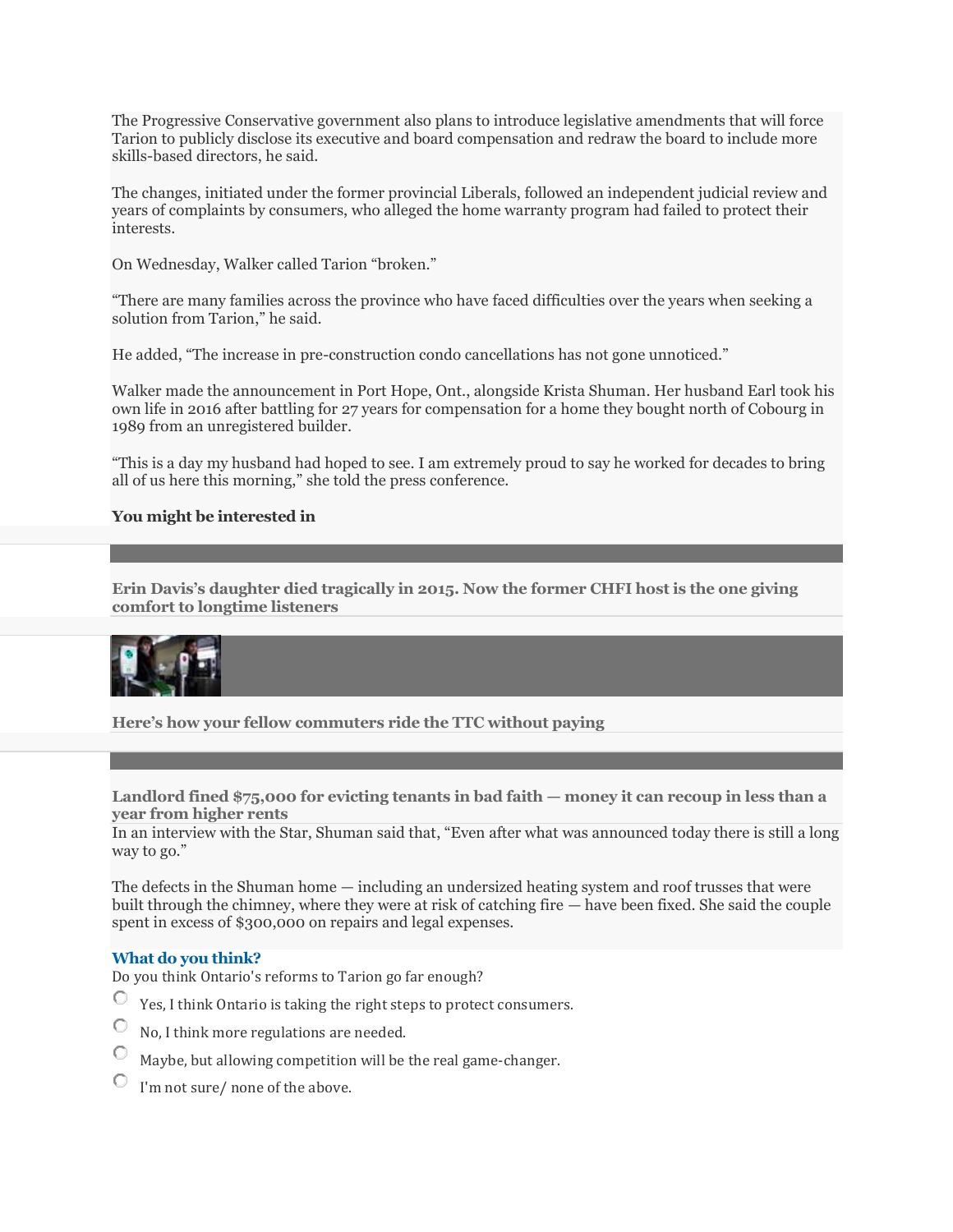#### Vote**View [Results](javascript:PD_vote10245533(1);)**

"What was not fixable was my husband just felt so persecuted through the whole process," she said.

A room in the Shuman home remains full of Earl's files and paperwork.

"That room that's down there, I'd like to empty it out some day," Krista said.

Karen Somerville of Canadians for Properly Built Homes (CPBH) said the government's plan for more consultations on opening up Tarion to competition is disappointing and falls short of the Progressive Conservatives' pre-election stance.

"They just continue to punt the issue of the warranty — ending the monopoly — down the road. They needed to make a decision," she said.

Somerville cited a tweet by Premier Doug Ford that said, "Government should not have a monopoly on any business."

"The importance of choice here is very key," Somerville said. "There's no perfect system but competition beats monopoly hands down for consumer protection every time."

On Wednesday, Tarion said it is supportive of the government plan to improve consumer protection.

"We agree that there are benefits to separating the warranty provider and regulator roles and we will work collaboratively with the government to implement this transformation. In the interim, Tarion will continue to seamlessly deliver on our daily responsibilities and operations providing quality service to new homeowners and buyers as well as new homebuilders and vendors," it said in an email.

At least eight of the 17 board members listed on its website are builder representatives.

The Ontario Home Builders Association (OHBA) said it supports the improvements to consumer information on pre-construction condo developments. It also agrees that home warranties should remain mandatory for new construction homes. But it was noncommittal on the issue of multiple warranty providers.

"We are still discussing it internally to try to figure out does that multi-provider model provide improved consumer protection, improved consumer service. We haven't landed on exactly the best model but we are encouraged the government has opened up consultation on this and we're going to do our research and we're going to provide advice," said OHBA chief executive officer Joe Vaccaro.

"Part of it is really getting the regulator right," he said. "What the building industry is looking for is a regulator that has the expertise to deal with what is a very complicated industry in terms of approvals and building code but also understands the need for consumer protection and gives people confidence when they purchase a new home," he said.

Tarion was created 40 years ago as a warranty provider and arbitrator of disputes between buyers and builders.

A [Toronto Star investigation of Tarion](https://www.thestar.com/news/canada/2013/07/06/star_investigation_homebuyers_not_getting_full_picture_from_protector_tarion.html) found that it failed to publish records of poor building on its public database and that, in 2013, its CEO Howard Bogach earned \$700,117, including a bonus worth more than 60 per cent of his base salary.

In 2015, the Liberal government of the day assigned former associate chief justice Douglas Cunningham to review Tarion — he found issues with its transparency and response to consumer complaints.